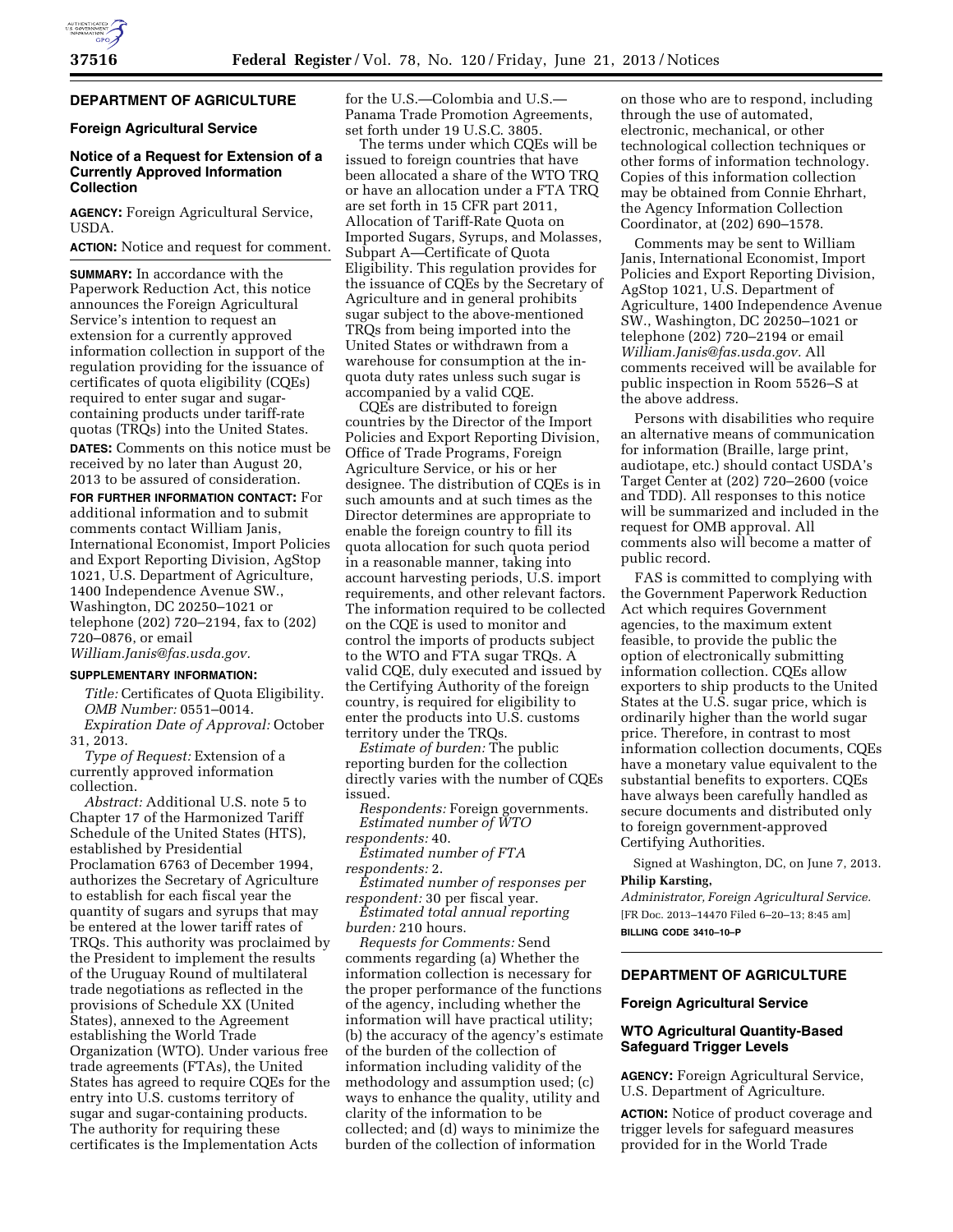Organization (WTO) Agreement on Agriculture.

**SUMMARY:** This notice lists the updated quantity-based trigger levels for products which may be subject to additional import duties under the safeguard provisions of the WTO Agreement on Agriculture. This notice also includes the relevant period applicable for the trigger levels on each of the listed products.

# **DATES:** June 21, 2013.

**FOR FURTHER INFORMATION CONTACT:**  Souleymane Diaby, Import Policies and Export Reporting Division, Office of Trade Programs, Foreign Agricultural Service, U.S. Department of Agriculture, Stop 1021, 1400 Independence Avenue SW., Washington, DC 20250–1021; by telephone (202) 720–2916; by fax (202) 720–0876; or by email

*[Souleymane.Diaby@fas.usda.gov](mailto:Souleymane.Diaby@fas.usda.gov)*.

**SUPPLEMENTARY INFORMATION:** Article 5 of the WTO Agreement on Agriculture provides that additional import duties may be imposed on imports of products subject to tariffication as a result of the Uruguay Round, if certain conditions are met. The agreement permits additional duties to be charged if the

price of an individual shipment of imported products falls below the average price for similar goods imported during the years 1986–88 by a specified percentage. It also permits additional duties to be imposed if the volume of imports of an article exceeds the average of the most recent 3 years for which data are available by 5, 10, or 25 percent, depending on the article. These additional duties may not be imposed on quantities for which minimum or current access commitments were made during the Uruguay Round negotiations, and only one type of safeguard, price or quantity, may be applied at any given time to an article.

Section 405 of the Uruguay Round Agreements Act requires that the President cause to be published in the **Federal Register** information regarding the price and quantity safeguards, including the quantity trigger levels, which must be updated annually based upon import levels during the most recent 3 years. The President delegated this duty to the Secretary of Agriculture in Presidential Proclamation No. 6763, dated December 23, 1994, *60 FR 1005*  (Jan. 4, 1995). The Secretary of Agriculture further delegated this duty,

which lies with the Administrator of the Foreign Agricultural Service (*7 CFR 2.43*  (a)(2)). The Annex to this notice contains the updated quantity trigger levels.

Additional information on the products subject to safeguards and the additional duties which may apply can be found in subchapter IV of Chapter 99 of the Harmonized Tariff Schedule of the United States (2013) and in the Secretary of Agriculture's Notice of Uruguay Round Agricultural Safeguard Trigger Levels, published in the **Federal Register** at *60 FR 427* (Jan. 4, 1995).

*Notice:* As provided in Section 405 of the Uruguay Round Agreements Act, consistent with Article 5 of the WTO Agreement on Agriculture, the safeguard quantity trigger levels previously notified are superceded by the levels indicated in the Annex to this notice. The definitions of these products were provided in the Notice of Safeguard Action published in the **Federal Register**, at 60 FR 427 (Jan. 4, 1995).

Issued at Washington, DC, this 11th day of June 2013.

## **Philip Karsting,**

*Administrator, Foreign Agricultural Service.* 

#### ANNEX—QUANTITY-BASED SAFEGUARD TRIGGER

| Product                           | Trigger level | Period                                 |  |
|-----------------------------------|---------------|----------------------------------------|--|
|                                   |               | January 1, 2013 to December 31, 2013.  |  |
|                                   |               | January 1, 2013 to December 31, 2013.  |  |
|                                   |               | January 1, 2013 to December 31, 2013.  |  |
| Evaporated or Condensed Milk      |               | January 1, 2013 to December 31, 2013.  |  |
|                                   |               | January 1, 2013 to December 31, 2013.  |  |
|                                   |               | January 1, 2013 to December 31, 2013.  |  |
|                                   |               | January 1, 2013 to December 31, 2013.  |  |
|                                   |               | January 1, 2013 to December 31, 2013.  |  |
|                                   |               | January 1, 2013 to December 31, 2013.  |  |
| Butter Oil and Butter Substitutes |               | January 1, 2013 to December 31, 2013.  |  |
|                                   |               | January 1, 2013 to December 31, 2013.  |  |
|                                   |               | January 1, 2013 to December 31, 2013.  |  |
|                                   |               | January 1, 2013 to December 31, 2013.  |  |
|                                   |               | January 1, 2013 to December 31, 2013.  |  |
|                                   |               | January 1, 2013 to December 31, 2013.  |  |
|                                   |               | January 1, 2013 to December 31, 2013.  |  |
| Swiss Cheese with Eye Formation   |               | January 1, 2013 to December 31, 2013.  |  |
|                                   |               | January 1, 2013 to December 31, 2013.  |  |
|                                   |               | January 1, 2013 to December 31, 2013.  |  |
|                                   |               | January 1, 2013 to December 31, 2013.  |  |
|                                   |               | April 1, 2012 to March 31, 2013.       |  |
|                                   |               | April 1, 2013 to March 31, 2014.       |  |
|                                   |               | January 1, 2013 to December 31, 2013.  |  |
|                                   |               | October 1, 2012 to September 30, 2013. |  |
|                                   |               | October 1, 2013 to September 30, 2014. |  |
|                                   |               | October 1, 2012 to September 30, 2013. |  |
|                                   |               | October 1, 2013 to September 30, 2014. |  |
|                                   |               | October 1, 2012 to September 30, 2013. |  |
|                                   |               | October 1, 2013 to September 30, 2014. |  |
|                                   |               | October 1, 2012 to September 30, 2013. |  |
|                                   |               | October 1, 2013 to September 30, 2014. |  |
|                                   |               | October 1, 2012 to September 30, 2013. |  |
|                                   |               | October 1, 2013 to September 30, 2014. |  |
|                                   |               | October 1, 2012 to September 30, 2013. |  |
|                                   |               | October 1, 2013 to September 30, 2014. |  |
|                                   |               | January 1, 2013 to December 31, 2013.  |  |
|                                   |               | January 1, 2013 to December 31, 2013.  |  |